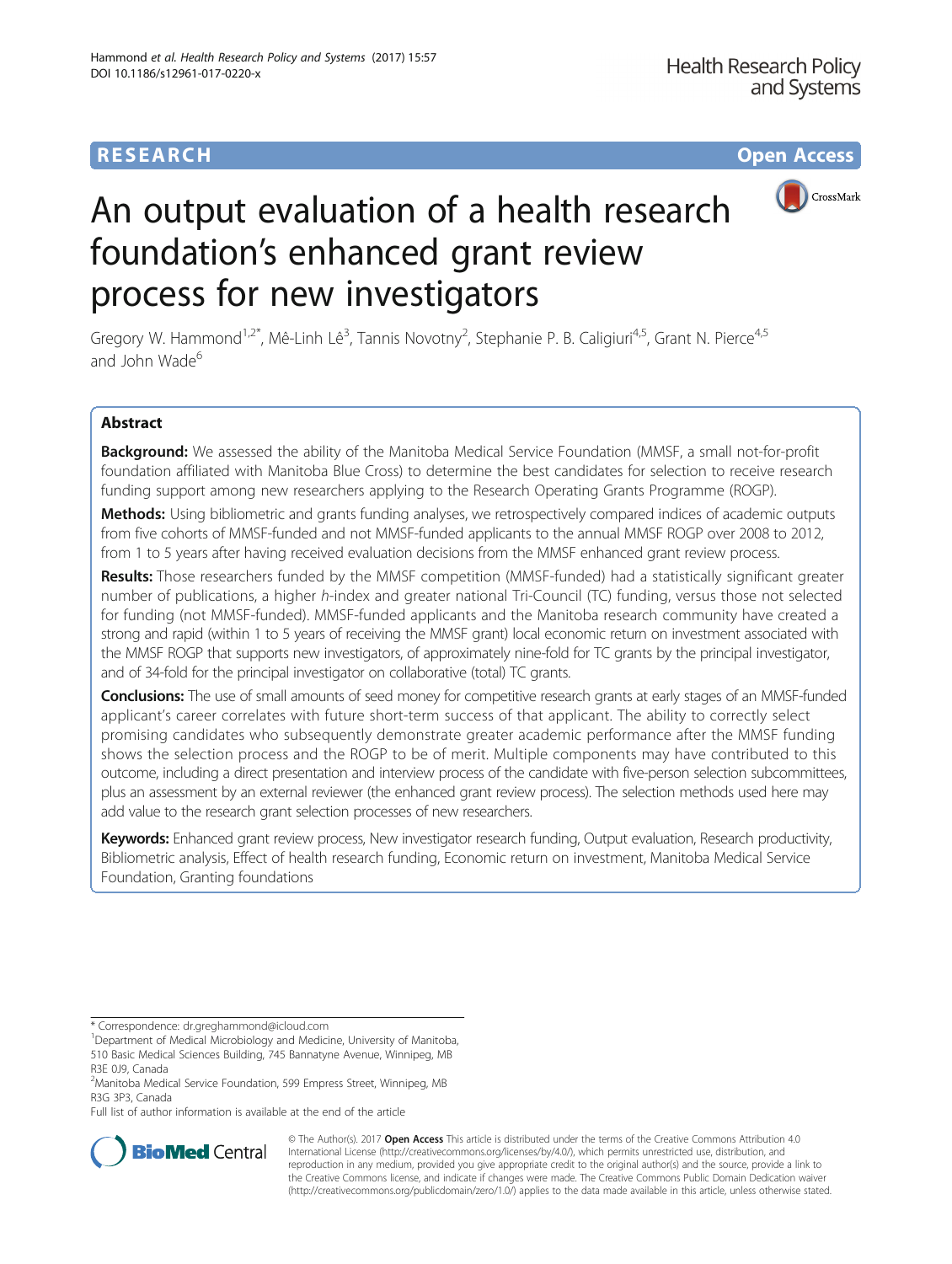## Background

Not-for-profit foundations that fund research grants wish to create value for society [\[1](#page-8-0)]. The selection of the best grantees in grant competitions is a key component of the added value created by foundations, but few foundations evaluate their results in a systematic way [[1](#page-8-0)].

The Manitoba Medical Service Foundation (MMSF) was created in 1971 as a not-for-profit foundation affiliated with the Manitoba Blue Cross to support and fund health research and education in Manitoba, Canada, and has contributed over C\$20,608,000 to date (May 2017). It has funded health research operating grants since 1974, through annual competitions in the MMSF Research Operating Grants Programme (ROGP). Its primary focus is to fund new researchers, within the first 3 years of their initial academic appointment. A special feature of the ROGP review process is an interactive face-to-face presentation by the applicant with a selection panel subcommittee, in addition to the review of the applicant's written proposal and an external written review, considered by the same subcommittee. Our experience is that the direct presentation by the candidate, together with an associated question period by a five-person review panel ('enhanced grant review process') improves each subcommittee's understanding of the research proposal, enables a more complete assessment of the candidate and their ideas and communication skills, and therefore is an important addition to the overall selection and decision-making process by the panel.

It has been noted in a recent review on grant panel decision-making [[2\]](#page-8-0) that there is "hardly any research on predictive validity of panel decisions, especially early career applicants – are they the best researchers on looking back after 10 years?". MMSF wished to evaluate the outputs of recent research grant applicants selected by the grant review subcommittees to assess their decisions over a multi-year period. Our hypothesis was that the MMSF grants review and adjudication process selects the best candidates among new applicants to the ROGP. Therefore, MMSF sought to determine research productivity by objective measures, consistent with guidelines of the Canadian Academy of Health Sciences [\[3\]](#page-8-0). We used bibliometric and research funding analysis to determine whether the MMSF processes successfully selected the best candidates through the annual MMSF ROGP review competitions, over five recent competitions for which national granting agencies' research bibliometric and funding data were available electronically. The bibliometric indicators aimed to assess 'advancing knowledge' through two of the four subcategories, namely a quality indicator and an activity indicator [[3](#page-8-0)]. Research funding analysis was used as a capacity-building indicator [\[3\]](#page-8-0), and also served as an additional objective measure used to assess outputs of the candidates in the competitions.

The study aims were to answer two questions:

- 1) Does the MMSF grant review and decision-making process select those candidates who subsequently demonstrate a greater research productivity versus those who were not MMSF-funded?
- 2) What was the economic return on investment effect (ROI) after MMSF funding, as determined by evidence of funding received into the Manitoba research community by MMSF grant applicants, based upon their funding success from Tri-Council (Canadian Institutes of Health Research (CIHR), Social Sciences and Humanities Research Council (SSHRC), and Natural Sciences and Engineering Research Council of Canada (NSERC)) Canadian granting organisations?

#### Methods

#### Setting: MMSF grant review processes

The MMSF ROGP process and evaluation framework are posted on the MMSF website [[4\]](#page-8-0). Approximately 20 to 35 grant applications are received annually. Applications are welcomed from medical and scientific researchers and allied health professionals involved in preventive, therapeutic or rehabilitative care, who promote scientific and educational activities in the maintenance and improvement of the health and well-being of the people of the Province of Manitoba.

All applicants are from postsecondary institutions, almost all from the University of Manitoba. During this study, the applicants were within 3 years of establishing themselves as independent researchers in Manitoba. An independent researcher is autonomous regarding their research activities and has a Manitoba academic or research appointment that allows the individual to pursue the proposed research project, to engage in independent research activities for the entire duration of the funding, to supervise trainees, and to publish the research results. The MMSF defines the start of the 3 years of grant eligibility to begin when the applicant received their first academic appointment in any province or country. The researchers who were eligible for the MMSF ROGP competition were those who were recruited by their academic institution, from a range of faculties. We do not have the complete academic dossier on the background training of each of the candidates, as this resides within each faculty. We do not capture the age of the candidates. Eligible researchers may include residents and fellows (residents and fellows are not required to have an academic or research appointment). There were 10 residents and fellows who applied over the study period.

The MMSF Board is composed of approximately 30 volunteer members, with approximately one-third being community representatives and two-thirds being academic health leaders [[4](#page-8-0)]. An Awards Assessment Committee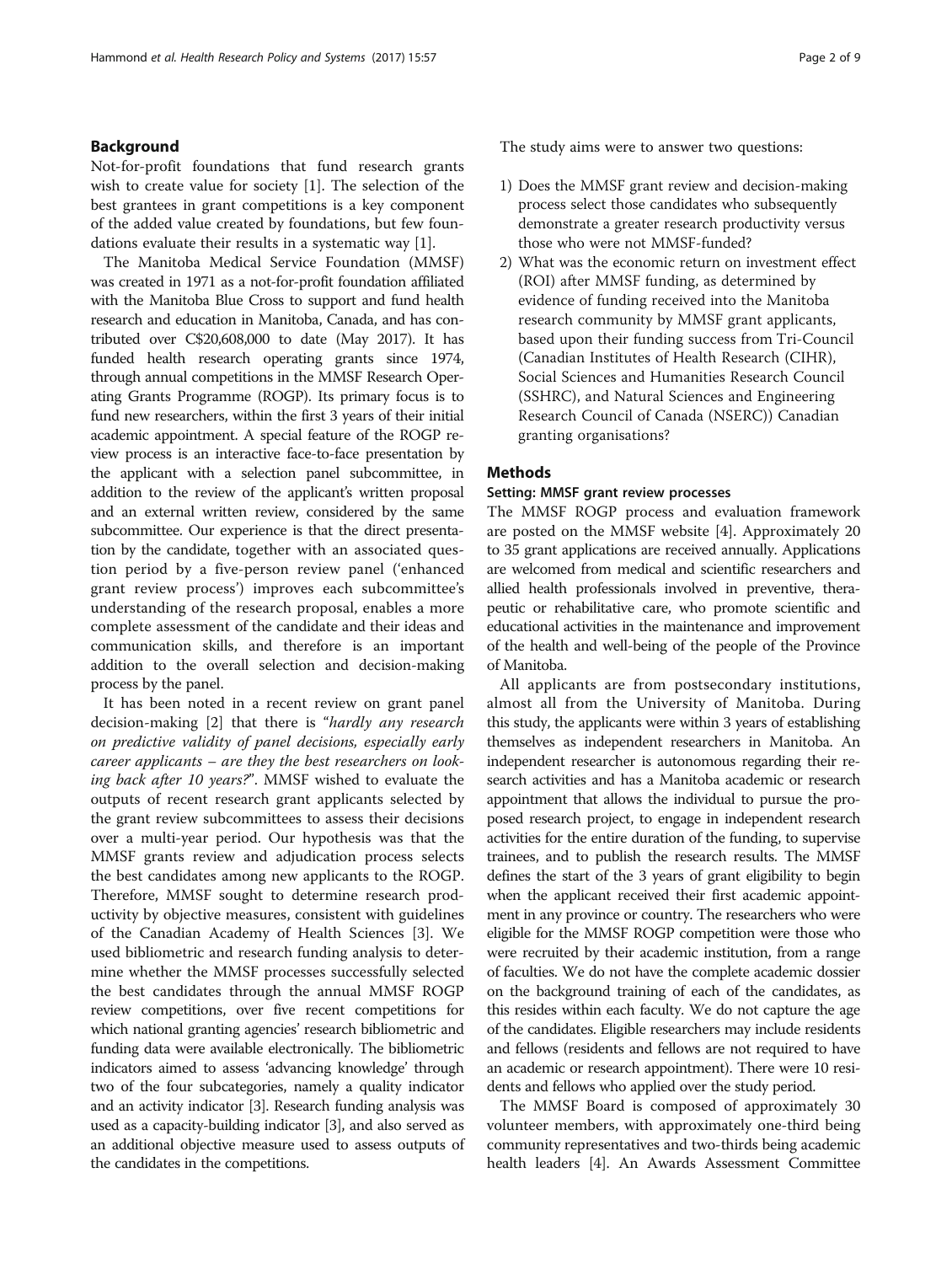oversees the education and grants awards process. The annual operating grants competition involves the selection of subcommittees for each of the eligible applicants. Each subcommittee is composed of five individuals from the Board, one of whom is usually a community member. Two individuals on each sub-committee are academic leaders, chosen as closely as possible to have expertise in the field relevant to the topic of the grant. The Chair of the subcommittee is chosen by the Executive Director and Administrative Assistant from amongst those three subcommittee members. The other two subcommittee panellists are the Executive Director and the Assistant Executive Director. Both sit on all panels as a resource to optimise overall consistency of the grant reviews. Each interview consists of a 15 minute presentation by the candidate, then a question period. Requested budgets are also reviewed and justification is sought for selected items. The candidate is then excused while the Subcommittee discusses the grant and adjudicates the score of both the written grant and the presentation, according to the criteria that are outlined in the Application form. The adjudication includes reviewing the assessment of an external evaluator, who is selected from a list of individuals from the MMSF database of external reviewers, or from the names provided on the submitted applications. The panel grades the excellence of the proposal, on the Project Point Scale, to determine the score from 1 to 20 points, with 16 to 20 being excellent, 11 to 15 being very good, 6 to 10 being good, and 5 or less being poor. The MMSF subcommittee members for each candidate agree by consensus about the ratings to be awarded for each candidate at the conclusion of each assessment. Although each subcommittee chair and two other members of each subcommittee are different for each candidate's review, some consistency is provided by the inclusion of the Executive Director and the Assistant Executive Director in all of the subcommittee assessments. After the presentation, the candidate is given direct feedback on their application and presentation, with the aim of helping to advance the candidate's career experience and to help strengthen the proposal, but no commitment to funding is made at that time. Scores are assigned after each presentation and overall adjudication rankings are determined by the Executive Director and Assistant Executive Director after all of the applications have been reviewed. Budgeted funding amounts and the quality of the proposal determine the initial cut-off for MMSF-funded applications, based upon the total points. The overall Operating Grant budget, the applicants' budget requests, and the number and quality of grants vary each year, so the amounts of each grant vary by year. This usually allows funding of 'excellent' and most 'very good' quality grants annually. These ranking results are defined on our Applications for Operating Grant Application Forms, which include scores of 11 points or more out of 20 for Project Point Scale scores. The Awards

Assessment Committee then reviews the overall list and makes recommendations to the MMSF Board for final approval. Candidates are notified by the end of the calendar year about the outcome of each grant application, with MMSF-funded grants starting on April 1 of the following year. MMSF research grants awarded are not greater than C\$35,000 and are for a 1-year period only.

#### Design and methodology for assessment of outputs

To test the hypothesis that the MMSF selection process chooses the best applicants, academic outputs of all new researcher applicants (defined as within the first 3 years of their first academic appointment) were analysed comparing MMSF-funded to not MMSF-funded candidates. In order to determine a researcher's subsequent academic outputs after being MMSF-funded, two different areas were examined, namely publication history and funding history. Publication history involved determination of the number of journal articles published, as well as the author's  $h$ -index. An *h*-index is a numeric measurement that captures information related to the productivity and impact of a researcher using the number of papers an author has published, as well as the number of subsequent articles that cite the author [\[5](#page-8-0), [6\]](#page-8-0). While there are criticisms of the  $h$ -index  $[7, 8]$  $[7, 8]$  $[7, 8]$ , it is highly used by researchers, academic institutions and funding agencies as a valid and common measure of scientific publishing impact of researchers. In order to determine funding history, the databases of the Tri-Council granting agencies were searched to determine whether candidates had received subsequent funding and whether they acted as Principal Investigator (PI) or a collaborator. The Tri-Council agencies are the CIHR, NSERC and SSHRC. As the Government of Canada's health research investment agency, the CIHR supports excellence across all four pillars of health research, namely biomedical, clinical, health systems services and population health. CIHR invests approximately C\$1 billion each year to support health research [[9](#page-8-0)]. The NSERC is the largest funder of science and engineering research in Canada. With funding from the Government of Canada, NSERC supports the world-class research of over 41,000 talented students and professors at universities and colleges across the country with an annual budget of C\$1.1 billion [[10](#page-8-0)]. The SSHRC is the federal research funding agency that promotes and supports postsecondary-based research and research training in the humanities and social sciences. SSHRC's budget is determined each year by Parliament. SSHRC's grants and scholarships budget for 2015–2016 was C\$353.3 million [[11](#page-8-0)].

The names of MMSF-funded  $(n = 88)$  and not MMSFfunded  $(n = 30)$  MMSF grant applicants from five grant competitions over 2008–2012 were compiled into a spreadsheet, and then the above indicators were searched for each applicant, to June 2014, i.e. from approximately 5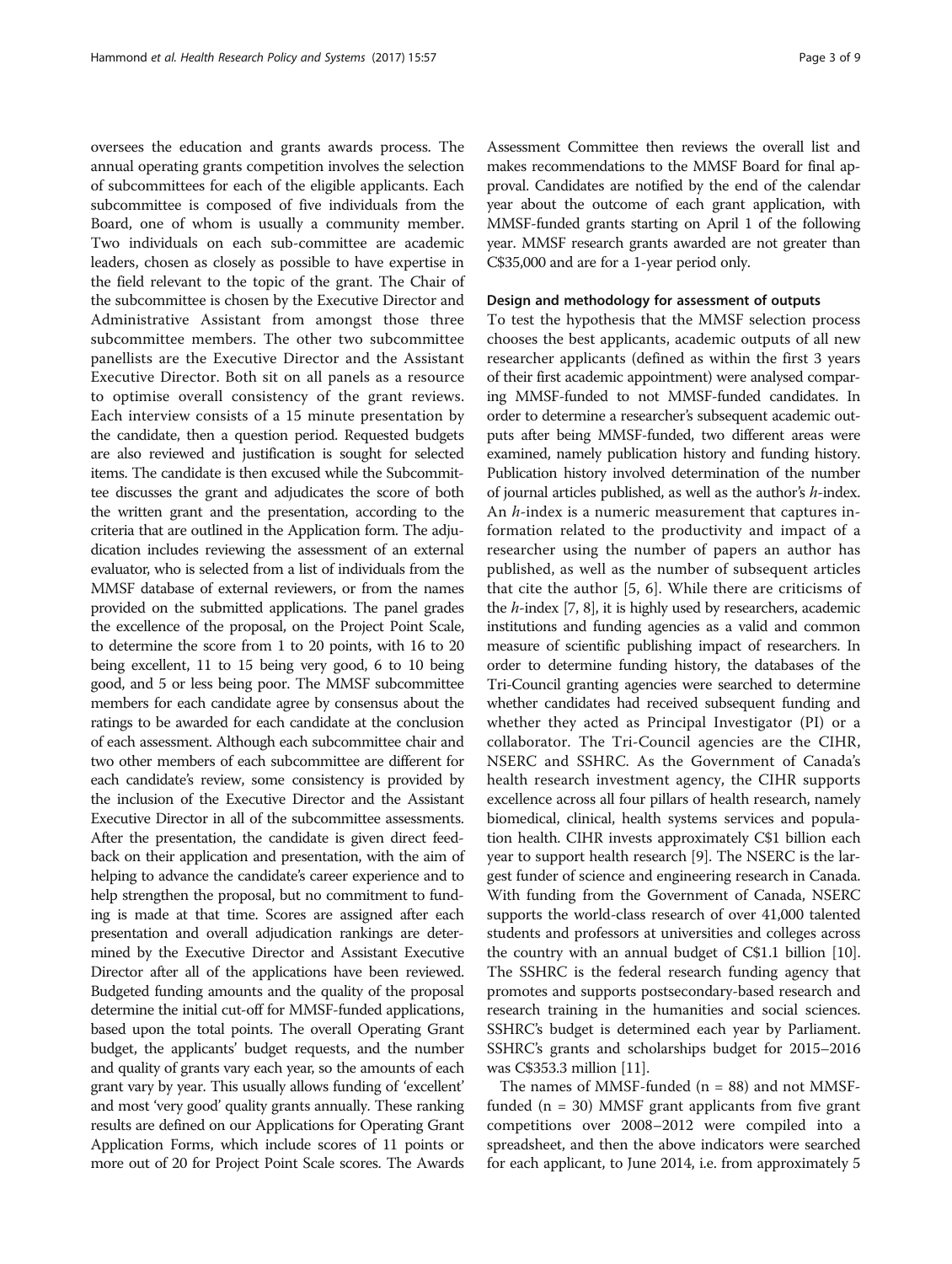years through 1 year post receipt of grant funding for MMSF applicants.

#### Publications

In order to make the search manageable, only one database was used to retrieve publication information related to each researcher. Scopus is the largest database of science, technology and medicine research, indexing over 22,000 journals [\[12](#page-8-0)]. In addition, Scopus has made a significant effort to collect all of a researcher's publications under a single name and unique ID number. Data were collected in the spring and summer of 2014 using the function 'Author Search' for each researcher name. If located, the associated Scopus Author ID (a unique 10 digit numeric code), the researcher's h-index and the number of publications indexed in Scopus were noted. In very few cases, a researcher had multiple Scopus Author IDs, and therefore multiple  $h$ -indices. In these cases, the number of publications were added together and a note was made. The Scopus Author ID with the higher h-index was used but no attempts were made to determine if the combined publications would result in a changed h-index.

## Funding

In order to determine a researcher's relative success related to funding, a search was done of three different funding agencies and their funded applicants. Details on the databases are in Table 1.

## **Statistics**

Individuals with more than one application to MMSF competitions were limited to their MMSF-funded application data point, as otherwise this would violate the assumption of independent values.

All data were tested for normality and homogeneity of variance using the Shapiro Wilk's test and Levene test, respectively. Two-group comparisons were tested with the Wilcoxon-Rank Sum test due to the non-Gaussian distribution of the publication, h-index and funding data.

Discrete and continuous data were displayed as mean ± standard error. All tests were set at a significance level of 0.05.

#### Results

There were 35 females in the MMSF-funded group of 49 female applicants (71.43% of female applicants were MMSF-funded) versus 53 males in the MMSF-funded group of 69 male applicants (76.81% of male applicants were MMSF-funded). This shows similar selection rates irrespective of the sex of the applicant.

Indices of academic outputs after the MMSF competition were compared by MMSF application success. In a 5 year comparison of the not MMSF-funded versus MMSFfunded applicants, there was a statistically significant difference in the average and median number of publications in the not MMSF-funded (17.13 and 10.00) versus MMSF-funded applicants (23.49 and 20.5) (Fig. [1](#page-4-0)).

Similarly, there was a statistically significant difference in the h-index average and median of the not MMSFfunded (5.40 and 4.5) versus MMSF-funded applicants (8.52 and 7.50), respectively (Fig. [2\)](#page-4-0).

Regarding external funding obtained through national Tri-Council granting agencies, the average funding of all not MMSF-funded PI applicants was C\$8476, versus C\$215,432 as the average of all MMSF-funded applicants over the follow-up period to August 2014. Specifically, MMSF-funded PI applicants received on average 12 times more future Tri-council funds versus not MMSF-funded PI applicants (Fig. [3\)](#page-4-0). In Fig. [4](#page-4-0), all Tri-Council funding was totalled in these calculations, whether the MMSF applicant was a PI or a Collaborator on the Tri-Council grant (Fig. [4\)](#page-4-0).

The relationship between each project score, its frequency and MMSF funding success is shown in Fig. [5](#page-5-0). The graphic distribution of results shows three components separated by dashed lines. Grants with a score of 8 points or less were never funded by MMSF. In the intermediate range of 9 to 13 points, 12 of 28 grants were funded by MMSF, which depended on the available

| <b>Table 1</b> Funding databases analysed |  |  |
|-------------------------------------------|--|--|
|-------------------------------------------|--|--|

|                  | <b>CIHR</b>                                                                   | <b>NSERC</b>                                                                 | <b>SSHRC</b>                                                        |  |
|------------------|-------------------------------------------------------------------------------|------------------------------------------------------------------------------|---------------------------------------------------------------------|--|
| Full Name        | Canadian Institutes of Health Research<br>(Tri-Council)                       | Natural Sciences and Engineering<br>Research Council of Canada (Tri-Council) | Social Sciences and Humanities<br>Research Council (Tri-Council)    |  |
| Website          | http://webapps.cihr-irsc.gc.ca/funding/<br>Search?p language=E&p version=CIHR | http://www.nserc-crsng.gc.ca/ase-oro/<br>index eng.asp                       | http://www.outil.ost.ugam.ca/CRSH/<br>RechProj.aspx?vLangue=Anglais |  |
| Geographic focus | Canadian-based researchers                                                    | Canadian-based researchers                                                   | Canadian-based researchers                                          |  |
| Coverage         | 2009/10 - 2013/14                                                             | 1981-2014                                                                    | 1998-2012                                                           |  |
| Searched by:     | 'Investigator'                                                                | 'Name of Person'                                                             | 'Applicant'                                                         |  |
| Limitations used | Grants where investigator only acted<br>as a supervisor were eliminated       | None                                                                         | None                                                                |  |
| <b>Notes</b>     |                                                                               | Searched by 'Competition Year'                                               | Searched by 'Competition Year'                                      |  |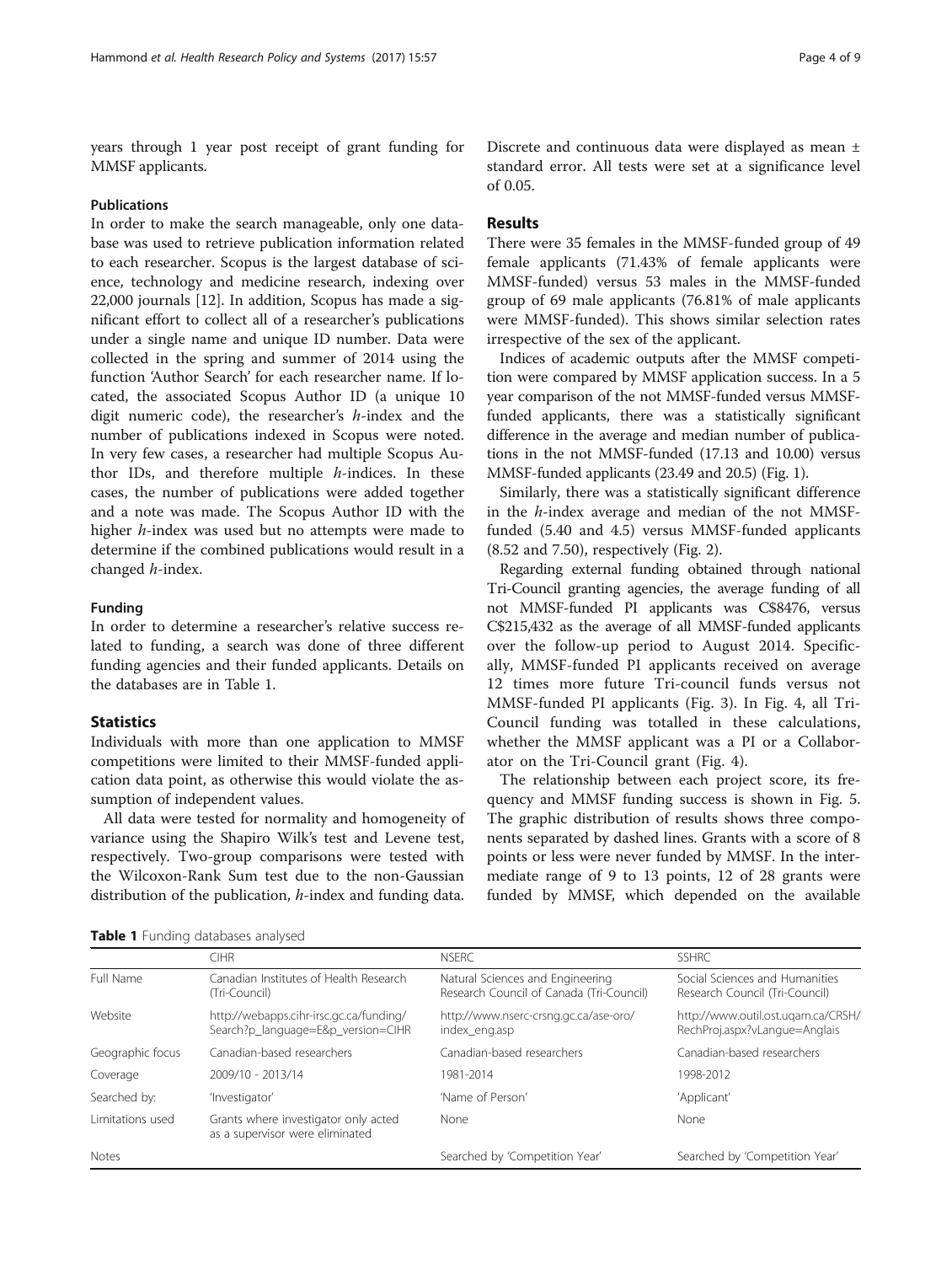<span id="page-4-0"></span>

funds and the quality of competition within each year. All grants of 14 points or more were funded by MMSF, which fall into the high 'Very Good' and 'Excellent' part of the scale.

MMSF-funded Investigators with projects scores below 14 points rarely went on to obtain Tri-Council funding support as a PI (only 2 of 12 applicants), whereas 32 of 76 individuals with scores of 14 or above obtained such funding (Fig. [6](#page-5-0)).





## Economic ROI

The economic return to the Province of Manitoba from national grant funding received by researchers following MMSF investment in operating grant programme research is summarised for all 5 years studied (Table [2](#page-6-0)). The total MMSF funding provided for new investigator operating grants to all MMSF-funded applicants over the 2008–2012 5-year competition period was C\$1,912,300. In comparison,

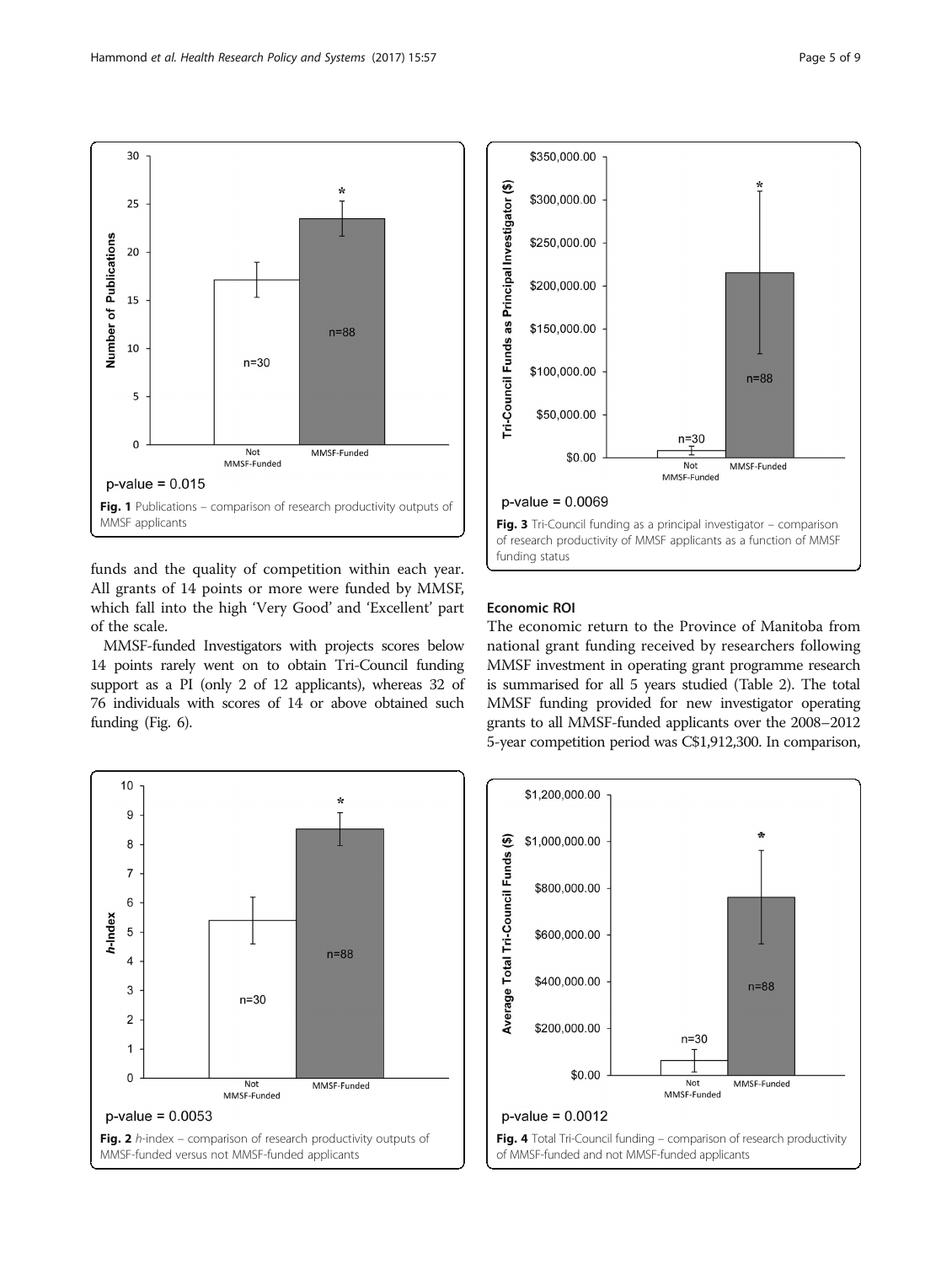<span id="page-5-0"></span>

the Tri-Council funding received as a PI was C\$18,958,002 up to June 2014, so the ROI (over this period calculated as the gain from investment minus the cost of the investment divided by the cost of the investment) for all MMSF-funded applicants as PIs on Tri-Council grants was C\$18,958,002



minus C\$1,912,300 divided by C\$1,912,300 = 8.91. The total Tri-Council funding received with the MMSFfundedapplicant as a Co-Applicant on Tri-Council grants was C\$67,099,929, so the ROI for all MMSF-funded applicants in collaborative Tri-council grants was C\$67,099,929 minus C\$1,912,300 divided by C\$1,912,300 = 34.09 over this period.

## **Discussion**

This study sought to answer two questions intended to evaluate the ROGP of competitive start-up operating grant funding by the Manitoba Medical Service Foundation to new health researchers in Manitoba, Canada, from the 2008 through 2012 competitions.

We assessed the outputs of the MMSF ROGP to determine if the best candidates for funding had been selected by investigating indices of future success, i.e. number of publications, h-index and Tri-Council funding. Those who were MMSF-funded in the competitions were flourishing more in their career versus the not MMSF-funded candidates. This is evidenced by the greater number of publications, a higher  $h$ -index and greater amounts of Tri-Council grant funding as a Collaborator and as a PI for the MMSF-funded, as opposed to the not MMSF-funded applicants. It can be concluded that the selection process by the MMSF for the best candidates had merit.

Finally, we have demonstrated that the individuals who have been MMSF-funded through the MMSF operating grants competitions have also been very successful in bringing external Tri-Council funding to the Province of Manitoba through Canadian competitions within 1 to 5 years of their receiving an MMSF operating grant. For the entire operating grant programme over this same period, where the total MMSF grant funding was C\$1,912,300, the PIs were funded C\$18,958,002 through Tri-Council grants, for a ROI of approximately 9. This is probably an underestimate of the overall potential impact of the MMSF funding, as Tri-Council grants were the only external granting agencies studied and the follow-up period was relatively short. The ROI is further increased to 34 if we compared MMSF funding amounts with the total Tri-Council grant programme results of C\$67,099,929. However, we recognise that, although funding by MMSF may have contributed to any later success, we do not attribute later success only to MMSF. Many other factors likely played an important role in the development of these new researchers. In summary, investments in health research through operating grants provided by MMSF to new health researchers in Manitoba have shown a rapid and strong local economic ROI effect within 1–5 years after MMSF funding.

The selection process of the MMSF-funded operating grant recipients is intended to be fair and robust and to contribute to the selection of highly worthy projects and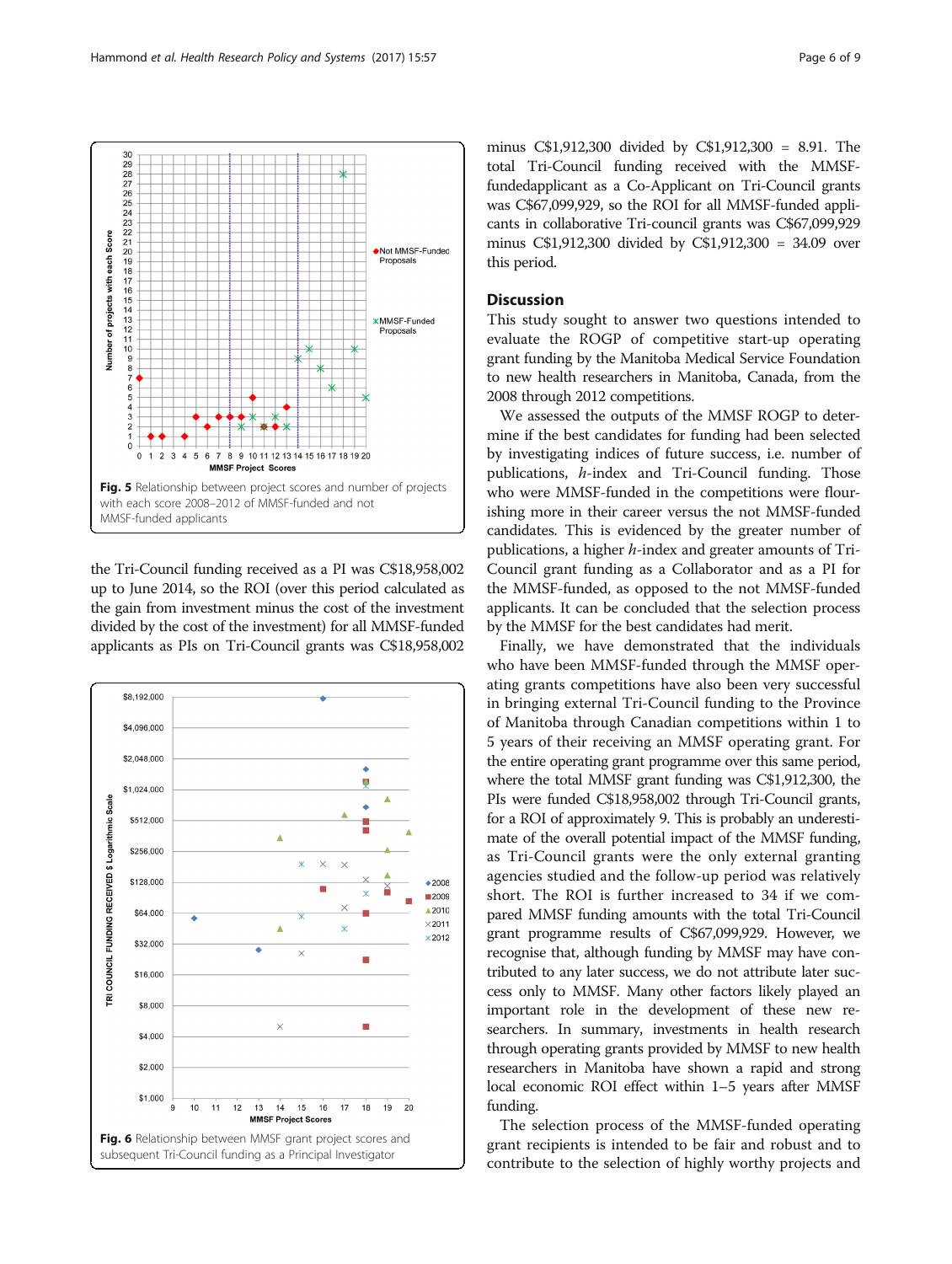| Award Year<br>2008-2012 | Not MMSF-funded                    |                                       | MMSF-funded                           |                                    |      |                                       |            |
|-------------------------|------------------------------------|---------------------------------------|---------------------------------------|------------------------------------|------|---------------------------------------|------------|
|                         | PI Tri-Council<br>funding received | Total Tri-Council<br>funding received | <b>Total MMSF</b><br>funding received | PI Tri-Council<br>funding received | ROI  | Total Tri-Council<br>funding received | <b>ROI</b> |
| Tri-Council grants      | $n = 4$                            | $n = 9$                               |                                       | $n = 34$                           |      | $n = 49$                              |            |
| Total                   | C\$254,272                         | C\$1,869,998                          | C\$1,912,300                          | C\$18,958,002                      | 8.91 | C\$67,099,929                         | 34.09      |
| Average                 | C\$63.568                          | C\$207.778                            | C\$21.731                             | C\$557,588                         |      | C\$1,369,386                          |            |
| Median                  | C\$59,250                          | C\$24.973                             | C\$20,000                             | C\$143,000                         |      | C\$220,150                            |            |
| Std. Dev.               | C\$52.764                          | C\$468.090                            | $C$ \$4.104                           | C\$1,369,337                       |      | C\$2,351,257                          |            |

<span id="page-6-0"></span>Table 2 Relationship between amount of MMSF funding and Principal Investigator (PI) Tri-Council and total Tri-Council funding

candidates. In addition to the written grant proposal, the opportunity for a direct presentation of the research to a small critical selection panel enables the subcommittees the opportunity to better understand the proposal and the applicant's ideas. The understanding is also increased by a written external review for each proposal, especially in complex proposals. As the grant review subcommittees are composed of individuals who have a diversity and depth of experience, both lay and professional, the opportunity to interview the applicant directly enables a more complete assessment of the applicant, as well as the project. Ultimately, it is the attributes of the individual applicant that determine their overall success. This direct assessment method, which includes the applicant, is more comprehensive than only a review of a written proposal.

MMSF funded a relatively high percentage (88/125 or 70%) of ROGP applicants. While the funding success rate of the applicants to the MMSF ROGP is high in comparison to the rates of funded applicants to national competitions, the selection of a high percentage of candidates for support by MMSF helps to maximise the number of potential candidates applying for national competitions. Although the total number of applications to Tri-Council granting agencies by the MMSF applicants over this study period is not known, 34 of 88 (38.6%) of the MMSF-funded individuals were funded as PI applicants to Tri-Council competitions within 1–5 years of their MMSF grant, versus only 4 of 30 (13.3%) of those not funded by MMSF. In comparison, the annual successful CIHR grant competition funding rate was 23% in 2010–2011 [\[13](#page-8-0)]. The distribution of seed funding more widely among new investigators may have encouraged their research careers, which may have contributed to additional national grant funding for these new investigators.

The success of MMSF grantees as PIs in achieving national funding support is likely due to many factors beyond the receipt of the MMSF grant funding. There is very strong and co-operative support for new investigators in our relatively small academic community, including by universities, colleagues, collaborators and mentors, so that, once selected and given 'seed funds' such as those of the MMSF, the PIs can be successful. The value of investing in the early research training of both medical and dental students has been previously demonstrated at the University of Manitoba by results of academic career outputs, through participation in the BSc (Med) and the BSc (Dental) programmes [[14, 15](#page-8-0)]. In summary, MMSF-funded applicants and the Manitoba research community have created a strong local economic ROI effect, as well as the benefits of the research for both health and personal development.

Are there potential lessons that can be learned or may be validated from the experience of the MMSF that may have applications for larger granting organisations? The MMSF has utilised five-person review subcommittees for over 40 years. Recently, the CIHR conducted an analysis of post-doctoral fellowship competitions and determined that five persons was the optimal size for grant review committees [[16](#page-8-0)]. In regards to grant review processes that involve direct candidate interviews, the Canadian Networks of Centres of Excellence 2013 Knowledge Mobilization Initiative grants competition required, for the first time in Stage III of full applications, that the Network Director or applicant would be present for a face-to-face meeting with the Networks of Centres of Excellence Standing Selection Committee [[17\]](#page-8-0). Both the Danish Research Council and the European Research Commission utilise a direct interview process, bringing candidates for interviews as part of a two-stage evaluation process [\[18](#page-8-0), [19\]](#page-8-0). Our data support similar practices. Overall, additional research is required on the most effective and efficient judgement and decision-making processes in groups, as it applies to panel peer review of grant applications [\[20\]](#page-8-0).

There were a number of limitations with this project. Firstly, it is possible that some publications or grants may have been written or awarded prior to the researcher receiving an MMSF award. It was not possible to separate out publications prior to the grant, as this would have made obtaining an h-index impossible. In addition, the often protracted process of completing a research project also means a project could have been conceived of, completed, and written up prior to receiving a grant, but only published afterwards. However, as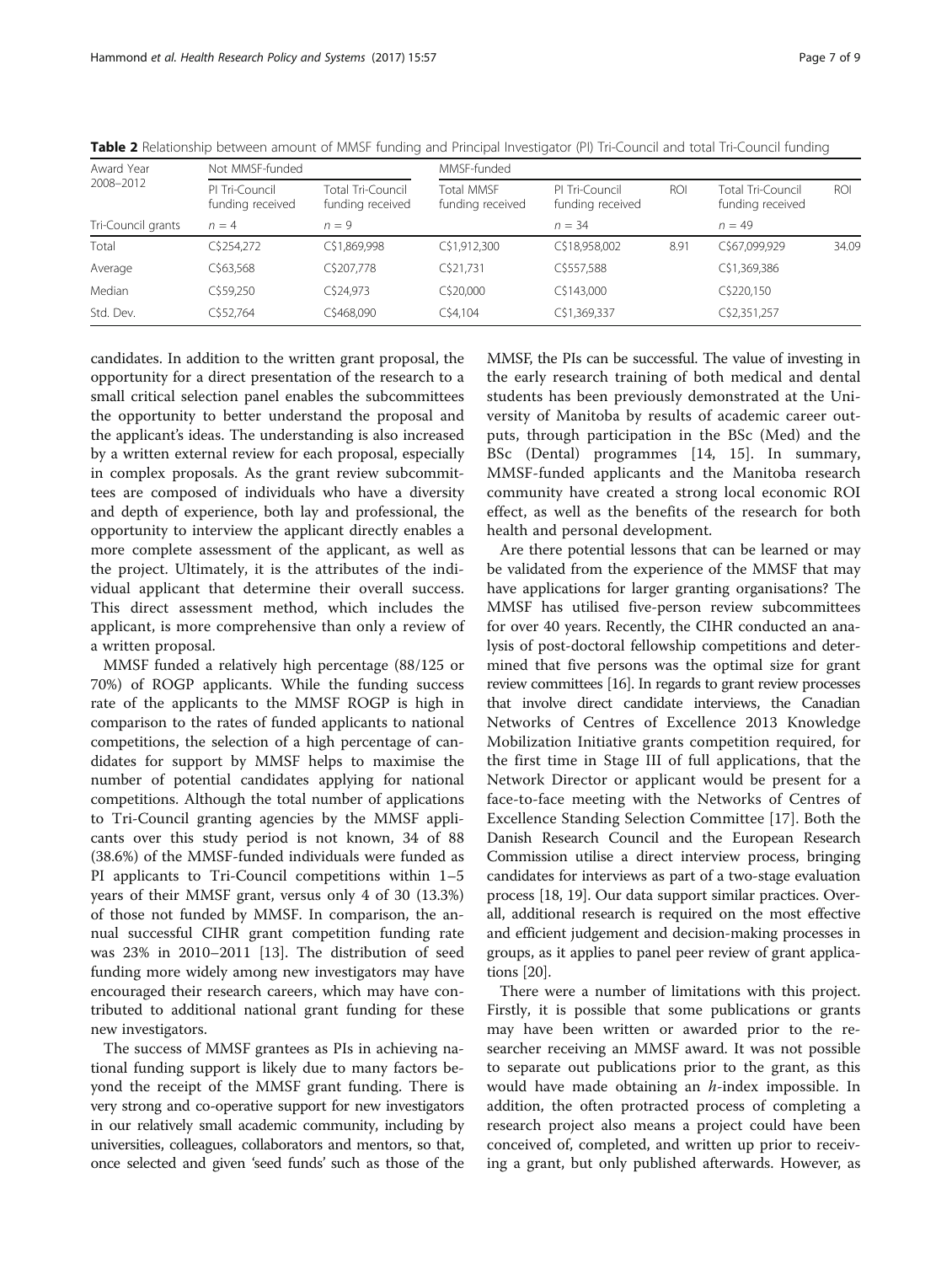MMSF ROGP researchers were at the early stages of their career, this was not deemed to be a major issue, as most of these researchers would have had a minimal number of prior publications and would have been unlikely to have received any previous national grants, particularly as a PI.

As noted above, when the Author Search in Scopus was completed, there were occasional instances where a researcher did not have a unified profile with a single h-index and combined publications. Instead, their publications were spread out over two or more Scopus Author IDs. In these instances, the number of publications were combined and the higher h-index was noted, but no attempts were made to determine if the combined publications would affect the author's  $h$ -index. It is important to note that these cases were rare and in all instances would only result in a researcher having a higher *h*-index, not lower.

The lack of funding from an MMSF grant early in a research career may itself inhibit research progress and could therefore be a negative influence on a subsequent academic career. We have not examined whether the individuals studied here received other grant awards that may have contributed to their productivity either before or after receiving an MMSF operating grant. The number of MMSF candidates was relatively small, so large funding awards from national granting agencies to a few individuals can increase the average amount received by each individual. While a maximum of just over 5 years of follow-up in this study post funding is not a long period of assessment, it was limited by the availability of CIHR electronic data which began in 2010, so the grant recipients had only 1–5 years of follow-up after receipt of funding for the assessments conducted in this study. The overall funding results for individuals followed in this study is likely an underestimate of the total funding received, as we have not included funding from foundations and granting organisations outside of the Tri-Council national granting agencies of the federal government and the follow-up period was relatively short. None of the applicants received funding from the National Institutes of Health, but no other international funding organisations were studied.

Finally, it is possible that some publications and funding amounts of total grant funds received may be captured twice in the analysis, as it is possible that some of the MMSF researchers may have collaborated together across different years in team grants. It was not possible to search for or remove these possible collaborations on national grants so that they were only captured a single time. However, the PI output analysis would not have any duplication of funding amounts, as that funding is specific to each PI.

## Conclusion

Bibliometric and grant funding analyses have demonstrated that an enhanced grant review process, which includes a presentation and a direct interview of each candidate by five-person subcommittees and an external review, has selected the most productive individuals for grant funding. Small research grants awarded early in the careers of new investigators can help to yield a very strong and rapid local economic ROI effect.

#### **Abbreviations**

CIHR: Canadian Institutes for Health Research; MMSF: Manitoba Medical Service Foundation; NSERC: Natural Sciences and Engineering Research Council; PI: Principal Investigator; ROGP: Research Operating Grants Program; ROI: return on investment; SSHRC: Social Sciences and Humanities Research Council

#### Acknowledgments

We wish to acknowledge the members of the Awards Assessment Committee and the Board of the Manitoba Medical Service Foundation for their contributions to the selection process for operating grant reviews and to the overall functioning of the MMSF. We also thank the grant applicants, their mentors and the institutions that support them in their academic appointments.

#### Funding

The authors received no specific funding for this work.

#### Availability of data and materials

The datasets supporting the conclusions of this article and all data generated or analysed during this study are available from the corresponding author upon reasonable request.

#### Author contributions

Conceived and designed the experiment: GH, ML. Performed the experiment: ML. Developed the database: TN, GH, GP, SC, ML. Analysed the data: SC, ML. Contributed to analysis: GH, TN, GP, JW. Wrote the paper: GH, TN, ML, GP, SC, JW. Revised the paper: GH, TN, ML, GP, SC, JW. All authors read and approved the final manuscript.

#### Competing interests

GH is the Executive Director of the MMSF and receives a stipend for this role. Additionally, he is a Director on the Board of the Manitoba Medical Service Foundation and is on the Selection Committee of the Networks of Centres of Excellence of the Government of Canada. Further, he was a co-author on the 'Bibliometric Analysis and Funding Success to Evaluate an Organization's Research Grant Decisions' poster presentation. He has no other competing interests relevant to this manuscript. ML presented a poster entitled 'Bibliometric Analysis and Funding Success to Evaluate an Organization's Research Grant Decisions' at the joint meeting of the Medical Library Association, the Canadian Health Libraries Association/Association des bibliothèques de la santé du Canada, and the International Clinical Librarian Conference, Mosaic'16, in Toronto and that this presentation included portions of data and results which are part of the submitted manuscript. She has no other competing interests relevant to this manuscript. TN is an employee of the Manitoba Medical Service Foundation and of Manitoba Blue Cross. Additionally, she was a co-author on the 'Bibliometric Analysis and Funding Success to Evaluate an Organization's Research Grant Decisions' poster presentation. She has no other competing interests relevant to this manuscript. SC was a recipient of a Manitoba Medical Service Foundation Poster Award in 2015 with a value of C\$300. Additionally, she was a co-author on the 'Bibliometric Analysis and Funding Success to Evaluate an Organization's Research Grant Decisions' poster presentation. She has no other competing interests relevant to this manuscript. GP is the Assistant Executive Director of the MMSF and receives a stipend for this role. Additionally, he is a Director on the Board of the Manitoba Medical Service Foundation. Further, he was a co-author on the 'Bibliometric Analysis and Funding Success to Evaluate an Organization's Research Grant Decisions' poster presentation. He has no other competing interests relevant to this manuscript. JW was previously Assistant Executive Director of the Manitoba Medical Service Foundation and received a stipend for that role. Additionally, he is a past Director of the Board of the Manitoba Medical Service Foundation. Further, he was a co-author on the 'Bibliometric Analysis and Funding Success to Evaluate an Organization's Research Grant Decisions' poster presentation. He has no other competing interests relevant to this manuscript.